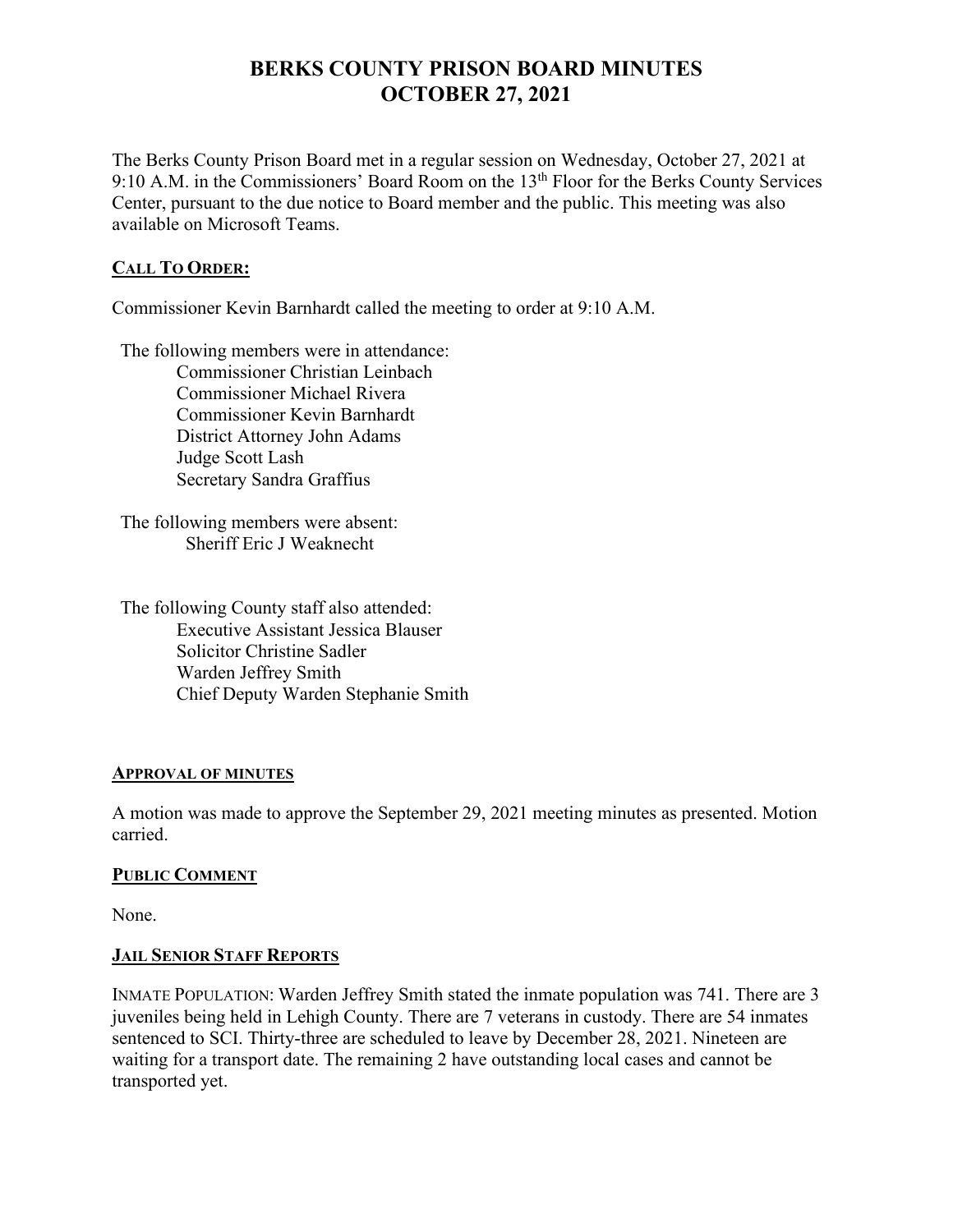# **BERKS COUNTY PRISON BOARD MINUTES SEPTEMBER 29, 2021 2 of 3**

FACILITIES & MAINTENANCE PROJECTS: Warden Jeffrey Smith updated on the outstanding Capital Projects from 2020.

A/B Visitation work is scheduled for November  $3<sup>rd</sup>$ . It is estimated to take 8 days. Jail staff will install the lock once it arrives and the project will then be complete. This project has been ongoing since 2018.

End Cell & HVAC Project is waiting on NRG to install controls.

2021 Capital Projects:

Water pump and expansion tanks (heating/hot water)- waiting for parts to arrive then Berkshire Mechanical will be onsite.

NVR's- working with the Information Systems team. Waiting for updated quotes and then will proceed with recommendations on the preferred vendor.

STAFFING: Warden Jeffrey Smith updated the Board on the status of the staffing; there were 29 Correctional Officer vacancies. Twenty-six in Custody and 3 in Maintenance. There are 2 Sergeant vacancies. There are 5 cadettes in the Academy with a tentative graduation date of November 12th. There are 11 Correctional Officer candidates currently in the background check process with a tentative start date of November  $24<sup>th</sup>$ . The next testing date is scheduled for December 7th.

Due to the staffing issues a letter was sent to all the District Judges asking for consideration when figuring out sentences. Some housing units are being shut down and consolidation of inmates.

PROGRAMS: Deputy Warden Stephanie Smith updated the Board regarding COVID vaccines. The staff continues to offer an incentive program. There is an increase interest and voluntary vaccination in the population.

There was some conversation with COCA and Primecare regarding the offering of Narcan to inmates returning to the community. A plan being put together for Primecare to administer the program and to identify inmates that are interested and eligible. There is no cost for this to the county. The program is voluntary and based on need.

The Berks County Jail has a partnership with BCPS for reentry work. They are currently seeking a grant through United Way and the jail has provided a letter of support for their application.